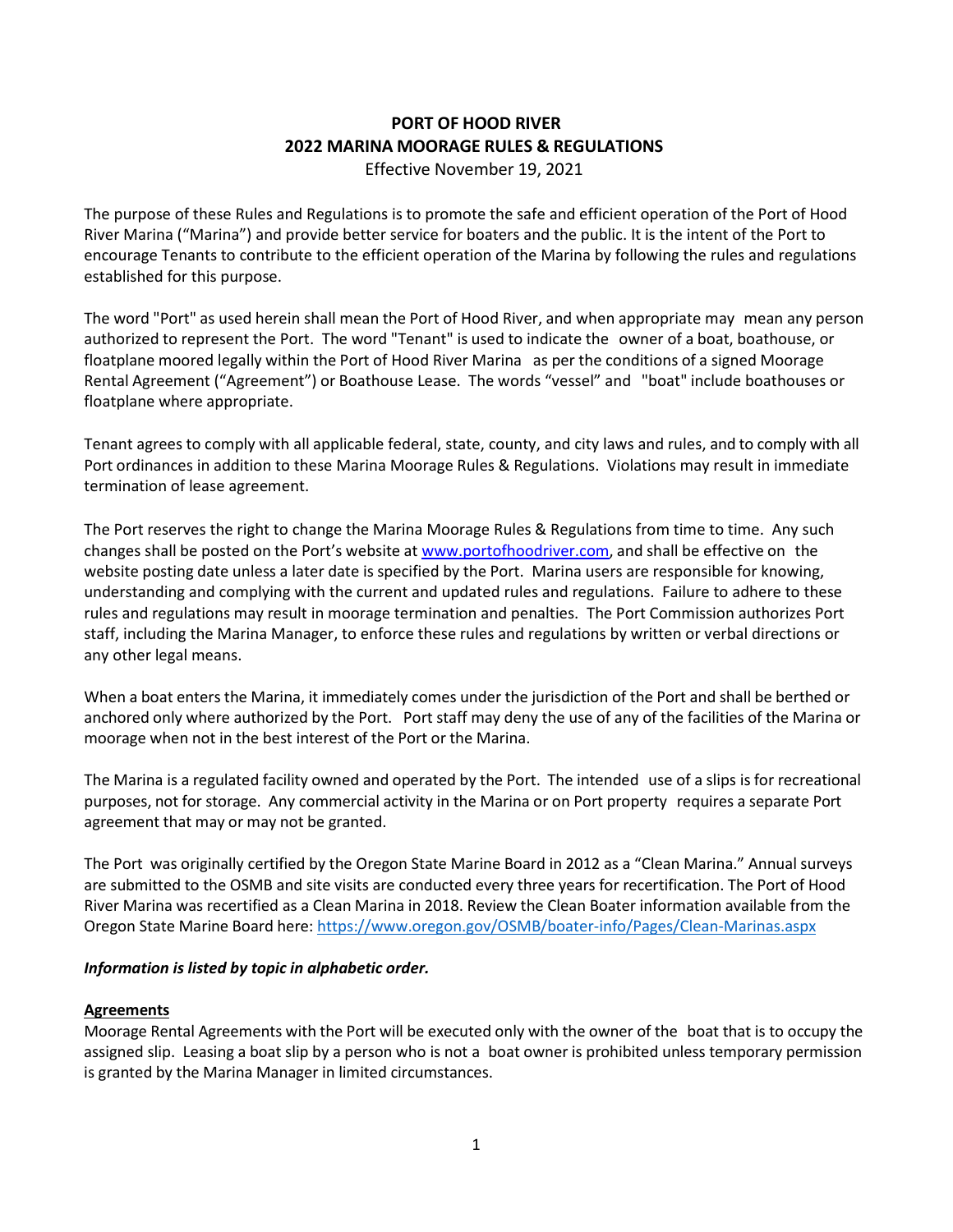Tenants must provide proof of ownership of the vessel that will occupy their assigned slip. Failure or inability to provide satisfactory proof of ownership will result in denial of moorage privileges or termination.

- Documents, including but not limited to the following, will be required:
	- a. Current certificate of Title showing proper owner(s), or loan documents.
	- b. Current State Registration Certificate or USCG Documentation showing owner(s).
	- c. Insurance with proper owner(s) listed.
- Tenant agreements may be denied, or tenancy may be terminated if any information related to an agreement is misrepresented, incomplete, inaccurate or falsified. The Port reserves the right to verify all verbal or written information presented to confirm that the Vessel in an assigned berth is, in fact, owned by the person who signed the Moorage Agreement, and to deny any application for any reason not specifically restricted by law.
- Contact information provided to the Port by the Tenant shall be kept current at all times, including emergency contact information. It is the tenant's responsibility to inform the Port of any changes.
- New tenants that do not have vessels have 60 days from slip acceptance to purchase vessel. Permission for extension must be approved by Marina Manager. Extensions longer than 6 months will not be considered unless there are extreme circumstances, and must be approved by Executive Director.

All tenant boats MUST be moored in the slip assigned to the Tenant in a Moorage Agreement. All boats shall be the appropriate size for the slip and tied up in berths or at moorings according to good maritime practice. The **overall length** of the vessel must NOT exceed the assigned slip allowance without Port approval.

- Tenant acknowledges that Tenant has inspected the assigned slip and is satisfied the slip is in good condition and adequate for the safe mooring of Tenant's boat. Each Tenant accepts the Marina and Slip in their present condition and understands that the Marina dock and slip is being rented "AS-IS".
- The Port reserves the right to relocate any Tenant to another moorage slip at any time, and to allocate the use of any moorage as it deems necessary.
- No offensive activities shall be carried on by a Tenant at or in the immediate vicinity of the Marina. A Tenant shall not engage in any activity that might be dangerous to life or limb nor permit any objectionable noise or odor on Tenant's boat, in the Marina, or on adjacent premises, nor do anything which will create a nuisance or disturb, interfere with or jeopardize the enjoyment of the Marina or of the adjoining property by others. The Port reserves the right in its sole discretion to determine whether an activity is considered "offensive."
- A Tenant shall be responsible for and assure compliance with the terms of these rules and regulations by Tenant's invitees, guests and family members. Any violation or breach by them is a breach by Tenant.

### **Betterment Lists**

A "Betterment List" requesting notice of slip vacancies is available for annual Tenants whose accounts are in good standing with no unpaid balances, and who have met all terms of the current year Rules and Regulations and Lease Agreements. Tenants seeking to change slips should contact the Marina Manager. At the discretion of the Marina Manager, Tenants on the betterment list will be contacted when a slip becomes vacant.

- A Tenant must respond within three (3) business days after offered a vacated slip. If a tenant declines, no response is received or if the Tenant fails to move their vessel within the time allowed, the Tenant's right to occupy the Betterment slip will expire and the slip will be offered to the next person on the list.
- If a Betterment List offer expires, a Tenant who receives but does not accept an offer will retain their place on the Betterment List. However, if a Tenant is offered another Betterment move within twelve (12) months after the Tenant declines or fails to respond to the first Betterment offer within the time allowed, the Tenant will be removed from the Betterment List.
- Outside end slips are exempt from Betterment List requests.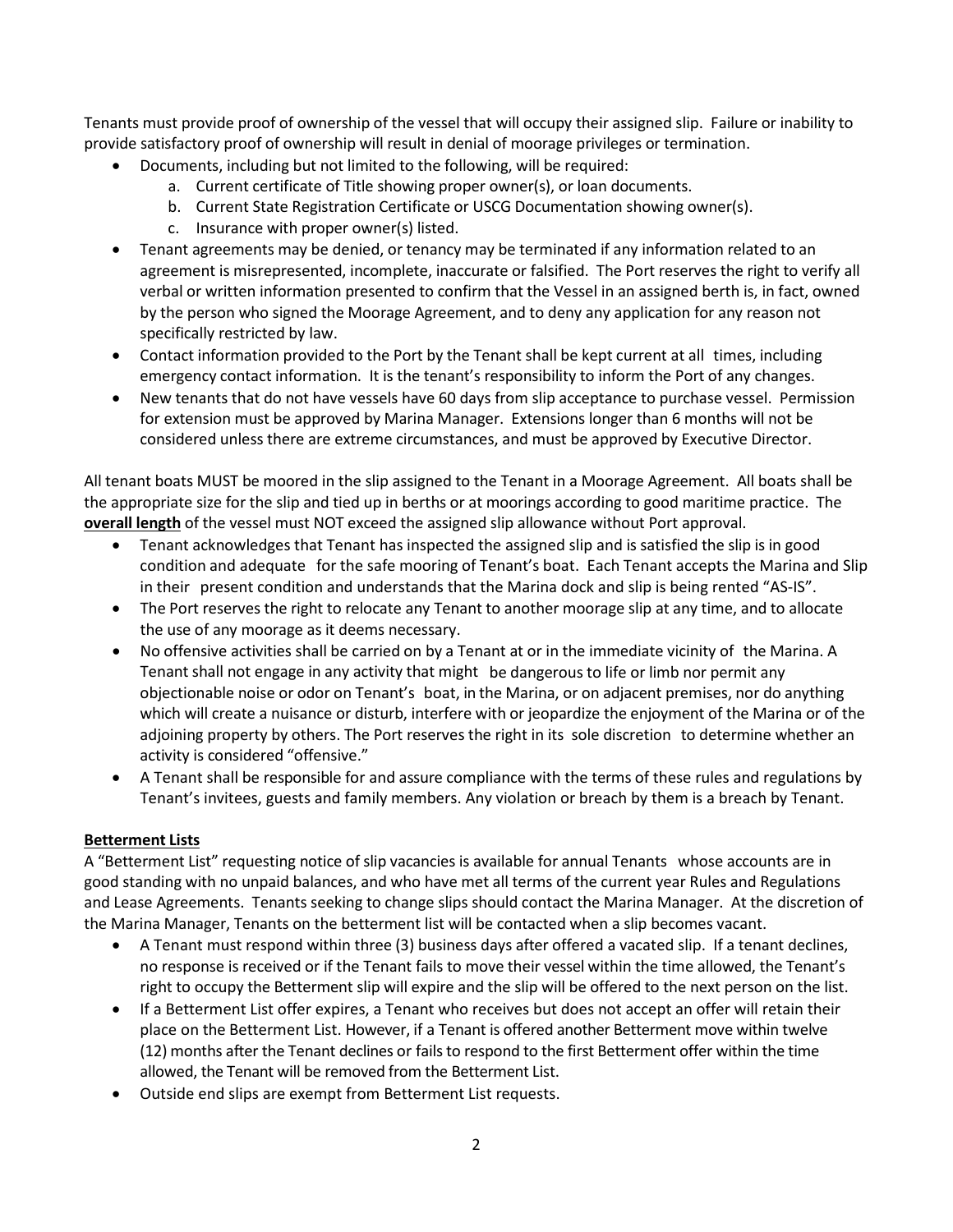• \$35 will be charged when a Tenant requests a "Betterment" move to a slip with the same length classification. Tenants seeking a boat slip with a different classification should apply for the appropriate "Wait List" and pay an Administrative fee.

## **Bulletin Board**

- All notices will be posted by Port Staff only. Notice requests may be emailed to [waterfront@portofhoodriver.com,](mailto:waterfront@portofhoodriver.com) calling the Marina Manager at (541) 436-0797, or by dropping a notice at the Port office. All notices will be date stamped.
- Notices posted without permission will be REMOVED.
- Event notices may be placed no more than two (2) weeks prior to the event and will be removed the next business day following the event.
- Non-event notices, such as items "For Sale" will be posted for no more than three (3) weeks.

## **Defaults**

The following are a default of a Tenant's moorage obligations:

- Failure to pay the Port moorage rental as per the Moorage Agreement or any other Marina fees or charges within ten (10) days after Port written notice of non-payment is sent to a Tenant.
- Failure of a Tenant to comply with any of the terms or conditions of any Port Ordinance or Marina rule or regulation within ten (10) days after written notice from the Port is sent to the Tenant. If such noncompliance cannot be cured within ten (10) days but may be cured within a short time thereafter, the Tenant may apply for and receive approval for an extension of time from the Port Executive Director, which may be granted or denied in their discretion.
- If a default is not remedied the Port may:
	- $\circ$  Terminate the moorage lease, evict the Tenant and boat and re-lease the slip.
	- o Recover any unpaid rent, charges or fees and any of Port's direct costs including staff and attorney's fees, if any, before suit, after suit is filed and on appeal.
	- $\circ$  Take possession of the boat, its apparel, fixtures, equipment and furnishings, and retain possession at the Marina or elsewhere until all charges then owing, and all charges arising thereafter are fully paid, and all violations of the terms of any Moorage Agreement or Port Moorage Rules and Regulations have been cured, or if not cured dispose of the boat and items the Port has taken possession of.
	- $\circ$  These remedies are in addition to and shall not be deemed in lieu of any other rights which the Port may have by virtue of federal and State laws, and local ordinances, including any Port ordinance.
	- If a past-due payment default is cured, the tenant may be required, in the Port's discretion, to make a single payment by January 31 for the following moorage year.

### **Dinghies and Accessory Watercrafts**

- A dinghy is considered a small boat carried or towed for use as a lifeboat or tender by a larger vessel and are typically less than 12 feet in length including any overhangs or protrusions from the Vessel including the motor. Accessory watercrafts or dinghies over 12'in length are not allowed as secondary watercrafts.
- Accessory watercrafts are considered jet skis, kayaks, skiffs, rowboats, etc.
- Dinghies or accessory watercrafts must be stowed on the Tenant's vessel or if small enough so as not to interfere with the regular moorage of any vessel (at the discretion of the Marina Manager), moored in the water at the stern or bow of the vessel so as not to exceed maximum overhang criteria and fit in the perimeter of the Tenant's slip. Dinghies may not be stored on the port or starboard side of the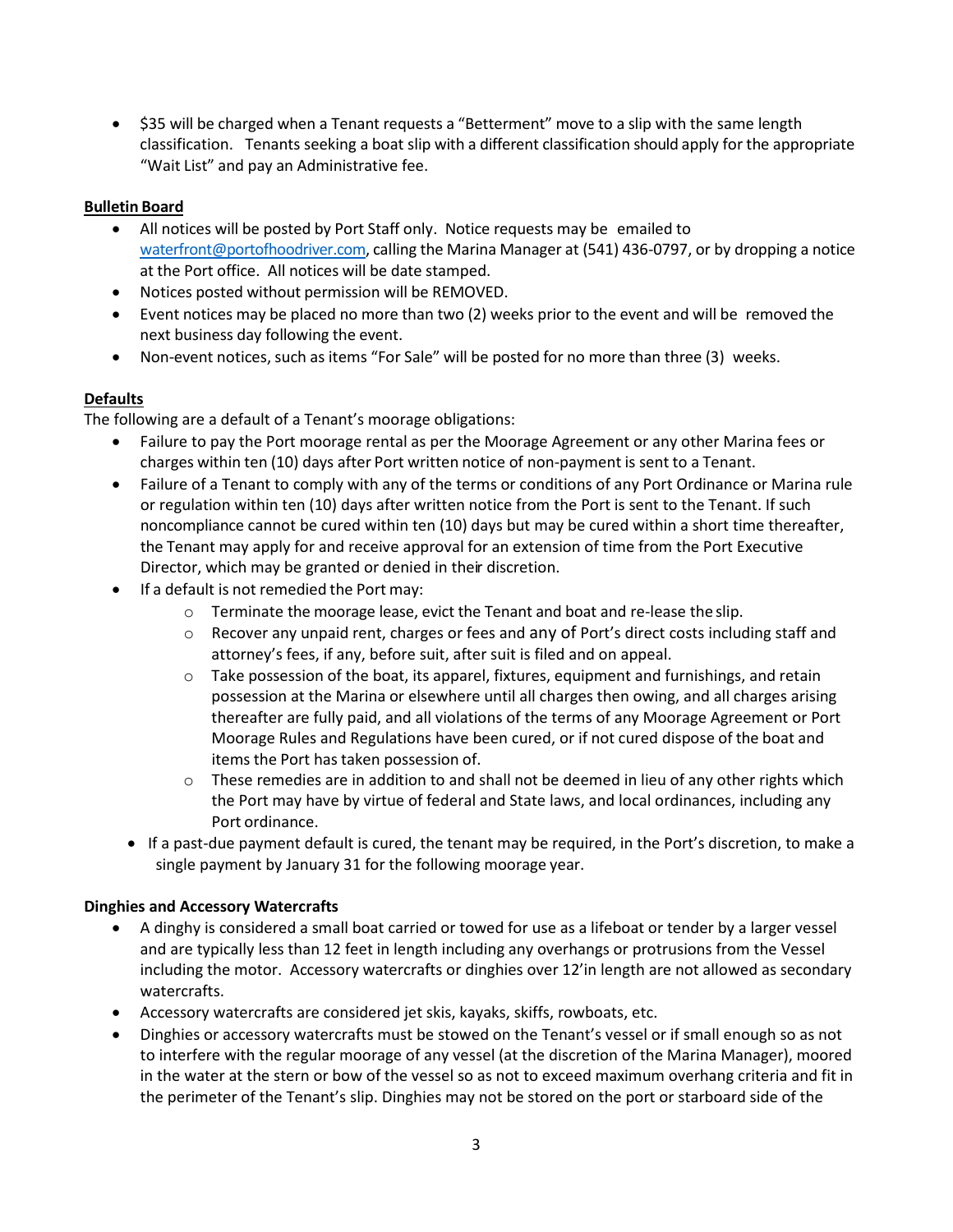tenant's vessel.

- Dinghies or accessory watercrafts are not allowed on the docks or dock fingers.
- The Port has discretion to allow or not allow any dinghy or accessory watercraft in the water, based on the size, type or location. If the Port denies permission for maintaining an accessory watercraft at a Tenant's slip the Tenant must immediately remove the watercraft from the water or the slip.
- Non-motorized accessory watercraft including a dinghy, kayak or inflatable, are allowed at no charge if secured within the leased footprint within the slip.
- Fees: \$35 per motorized watercraft, per month, unless watercraft is an inflatable Tender used in service of boat and proper registration and insurance is provided.

## **Electric Power**

- Electrical meters are read and billed every quarter and on termination of a Moorage Agreement by the Port.
- Electricity to the Marina is provided by Pacific Power. The Port does not guarantee the continuity of electrical service to any boat or boathouse.
- All electrical service connections by Marina users and Tenants between Marina outlets and any boat must conform to National and State Electrical Codes. Shore power cords are to be secured so that they cannot cause damage to meter bases. Damage done to meter bases is the financial responsibility of the Vessel Owner.
- Without exception, all shore power cords must be "UL Approved", 30/50amp marine grade weatherproof cords with a twist lock configuration. Cords must be kept in good condition (no signs of corrosion, discoloration, or abnormal wear), be coiled, and kept out of the water. Cords should only be connected to and disconnected from the dock power pedestal when the breaker is in the "OFF" position. Cords should be installed to avoid strain being placed on the connection between cord and receptacle. Careful power cord installation and proper maintenance is critical to maintaining a safe and reliable electrical service.
- Splitters or adapters are not allowed at the shore power pedestal. Tenants are prohibited from plugging splitters or adapters into their shore power cords unless approved by Port Staff.
- Port Marina staff may disconnect undersized or non-compliant cords and may discontinue electrical service to such Tenant. Any damages resulting from disconnection of an unsatisfactory shore power cord will be at the Tenant's sole risk. Tenant expressly authorizes the Port to disconnect any unsuitable shore power cord and releases the Port from any claims resulting from such action. The use of household extension cords or any other cord not complying with the foregoing requirements for shore power connections is strictly prohibited.
- The Marina's main electrical system is designed to cut the power supply to an individual dock if a lowlevel ground fault is detected or to individual Ground Fault pedestals. It is critical that each Tenant maintain their vessel's electrical system and connection to the dock pedestal to insure no ground faults occur. If the Port determines that a vessel has tripped the GFI system, the Tenant responsible for the vessel shall be notified and access to the Marina power supply shall be immediately terminated until the Tenant can demonstrate to the Port's satisfaction that the ground fault hazard has been resolved and the vessel's electrical system is in good working order. NO EXCEPTIONS.
- The Marina is an area where electrical shock hazards can occur. It is the Tenant's responsibility to ensure that electrical safety is maintained on and around their vessel. Electrical shock, potentially leading to death, can occur in the water up to 50 ft. away from any dock. NO SWIMMING is allowed in the Marina.

### **Fees**

Moorage rates and fees are published online at www.portofhoodriver.com. Tenants are provided 30 days written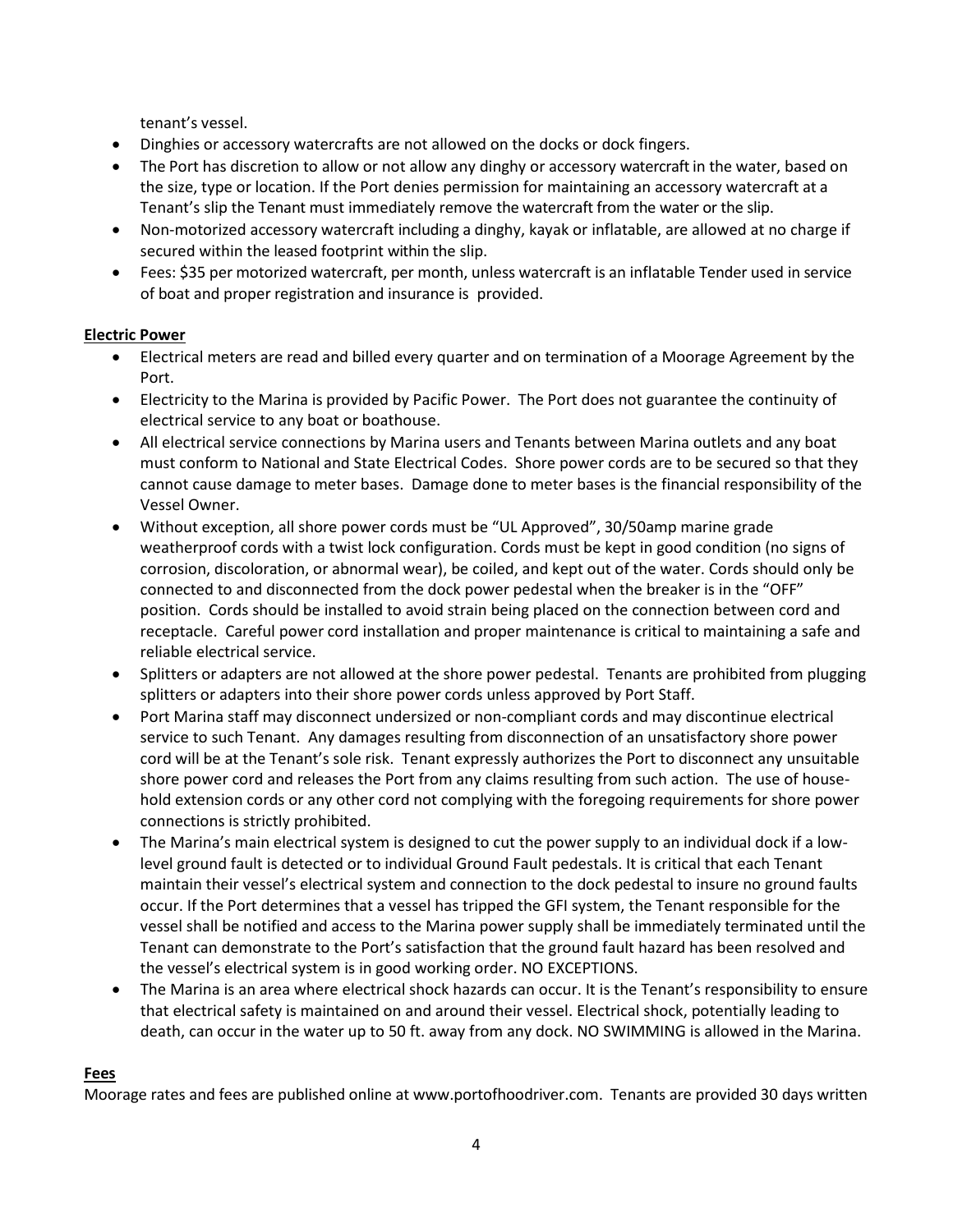notice of any rate adjustments.

- Lease terms are from January  $1<sup>st</sup>$  through December 31 $<sup>st</sup>$  of any given year.</sup>
- Tenants must make the annual payment in full within 60 days of the billing date, January 1st. Invoices will typically be sent on or about January 2nd. Payment in full is due on March 1st. A \$50 per month late fee applies to any unpaid balance after the due date. Tenants who have not made full payment within 90 days of the billing date, (April 1, 2022), identified on the statement will be considered in default.
- Utility Charges: Water/Garbage each slip and boathouse Tenant will pay a flat \$5/month fee for water and garbage services that will be billed annually in January. This is a non-refundable fee. Electrical – each slip and boathouse Tenant will pay a minimum of \$5/month for electricity that will be billed annually in January, whether or not a Tenant uses electricity. This is a non-refundable fee. If the electrical usage is more than \$5/month, the overage for actual cost will be billed quarterly.
- Quarterly Electric and miscellaneous charges are payable by the Tenant within thirty (30) business days of the statement date. Outstanding electric utility invoices provided by the Port that are 60 days past due will incur a \$15 per month late fee.
- The Port reserves the right to terminate a moorage lease at any time if moorage payments or Marina charges are not paid by a Tenant when due.
- Time and materials charges may be charged to the Tenant if Port staff spends substantial time or incurs costs attending to boats in danger of sinking or that may be causing damages to other boats or Port property.
- Fee for motorized accessory watercraft in water is \$35 per month, unless watercraft is an inflatable Tender used in service of the vessel of record. Proper registration and insurance must be provided, and watercraft must fit in the leased footprint of the slip.

# **Garbage/Water**

Garbage receptacles are available at or near the Marina gate for use by Marina Tenants. Recycling is the responsibility of the tenant.

- See "Fees" section regarding the annual garbage and water charges.
- Garbage or other refuse of any type must always be placed in appropriate container. It may not be left at the Tenant's slip or on the walkways. Marina garbage receptacles may not be used for disposal of personal belongings brought from home or elsewhere, unrelated to Marina activities.
- Water is turned off in the Marina generally early October through April.
- It is a violation of federal and state laws to put refuse of any kind in the water. This includes fish parts.

# **Guest Moorage**

- No Tenant may allow a guest to moor a boat in the Tenant slip unless the guest has signed a sublease agreement previously approved by the Port.
- Visitors may use the boat launch guest dock at the Marina. Overnight fees apply and use of the guest dock shall not exceed the maximum limits posted.
- Guest moorage is not allowed for floatplanes in the Marina without prior approval of the Port Executive Director.
- Tenants with vessels moored at guest dock must pay for usage unless permission is granted by Marina Manager.

### **Hold Harmless**

• Tenants agree at all times to release the Port from any claim of liability and hold the Port harmless against any and all claims and demands arising from the negligence or wrongful acts of the Tenant,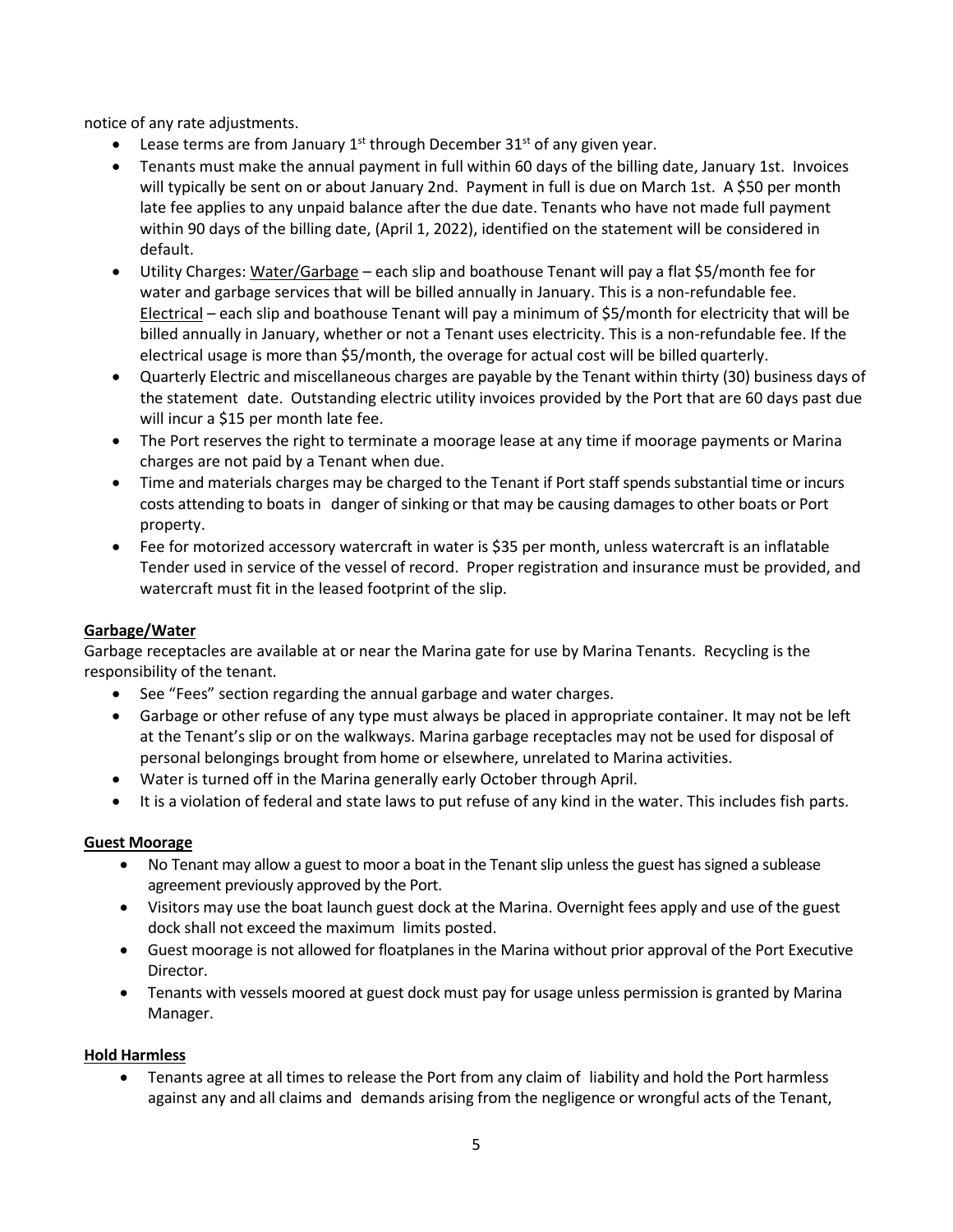their agents, invitees or employees, and Tenant does specifically acknowledge and agree that the Port is not liable under any circumstances for any loss or damage to Tenant's boat, person or property, except as the result of intentional misconduct on the part of the Port.

- Port may provide or make available utility services at the Marina; however, Port shall not be liable to Tenants or others resulting from, or be responsible to pay any costs associated with, an interruption in or failure to supply electricity or any other utility service at the Marina.
- The Port is not responsible for any losses or damage to boats, boathouses or airplanes in the Marina. Each Tenant will be responsible for damages that he or she causes to other boats, structures, property or to persons in the Marina.

### **Insurance**

- Appropriate insurance coverage must be maintained by each Tenant. Tenants must at all times during their moorage occupancy keep in effect a marine/watercraft insurance policy with general liability limits of atleast \$500,000.
- Floatplane Tenants must keep in effect aircraft liability insurance with minimum coverage of \$1,000,000.
- Without exception, the Port of Hood River, located at 1000 E. Port Marina Drive, Hood River OR 97031, shall be named as additional insured on all insurance policies required to be maintained by the Tenant in a form acceptable to the Port. A certificate of insurance shall be provided to the Port at the beginning of Tenant's moorage term. The Port may require that a Tenant provide proof of required insurance coverage renewal and at any time during moorage occupancy.
- It is the Tenant's responsibility to provide the Port with annual renewal documentation.
- The Port shall be entitled to receive written notice from a Tenant's insurance carrier thirty days prior to any insurance cancellation or expiration.
- Failure to provide or keep in force insurance required by this section shall be a Tenant violation of these rules and regulations, be a default of the Tenant's Moorage Rental Agreement and be grounds for the Port to terminate the Tenant's lease.
- Required insurance must remain in force even when the vessel is not occupying the slip.

### **Inspections**

Upon receiving a Port request, a boat or boathouse owner must grant permission within 24 hours for an onboard inspection of their vessel or boathouse by the Marina Manager or any other person designated by the Port to assure compliance with applicable Marina Rules and Regulations.

### **Keys/Key Cards**

- Tenants may receive up to two (2) key cards with no charge.
- Tenants may receive a maximum of four (4) cards issued per slip at any given time.
- Tenants shall pay a \$35 non-refundable fee per additional key card issued after two key cards.
- Damaged cards will be de-activated and replaced at no charge for the first two replaced cards.
- Lost Cards will be replaced for a \$35 charge.
- Key cards will be only issued to Marina Tenants.
- South Basin Dock keys shall not be duplicated.

### **Liveaboards**

There shall be no continuous living aboard boats or boathouses in the Marina. Tenants and all other persons are absolutely prohibited from living, dwelling in, or on the space or from using the space as a dwelling unit, floating home or residence as defined under the Oregon Landlord and Tenant Act. Tenant shall not use or occupy, nor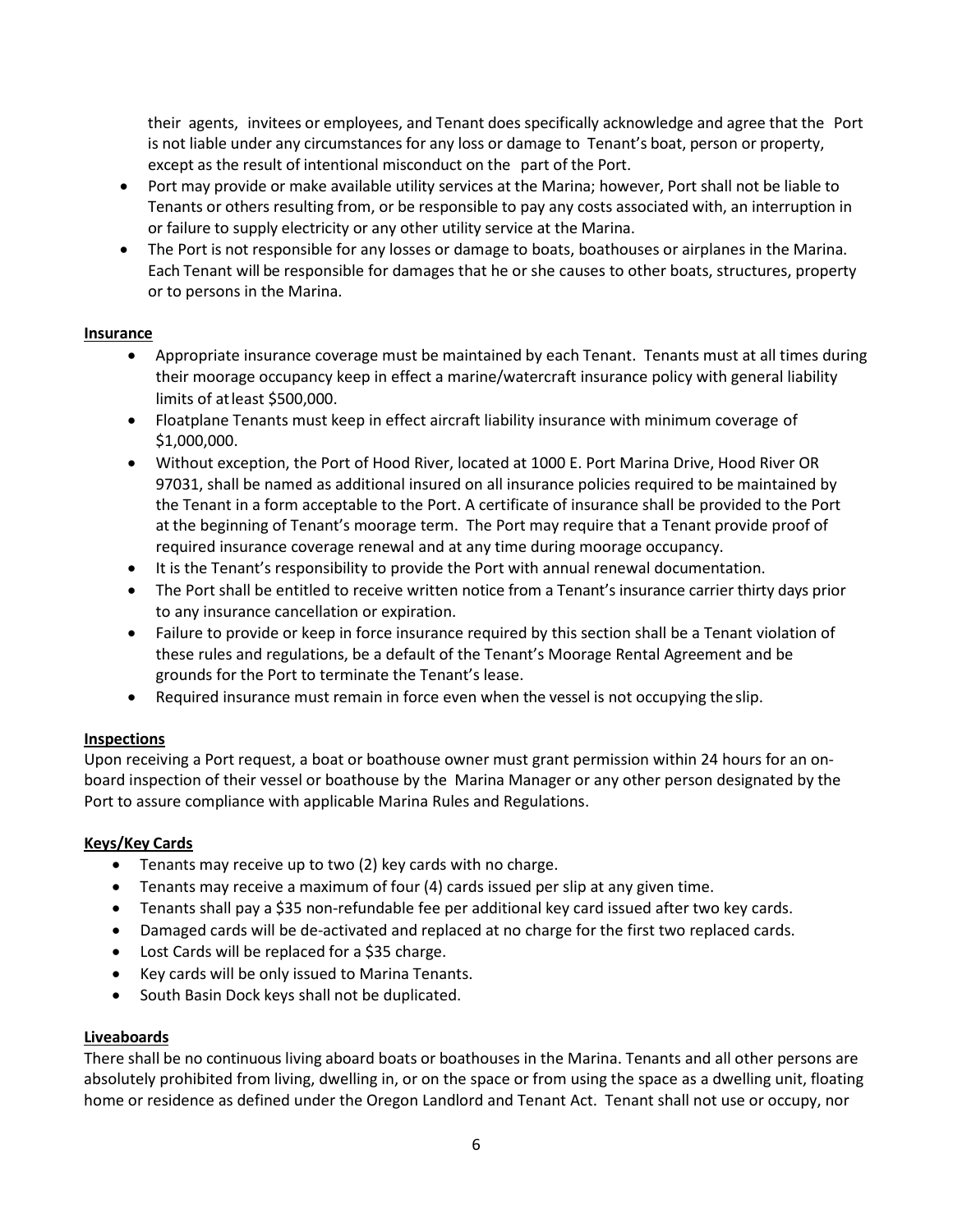permit, the space to be used or occupied for any business user of for any purposes which would constitute waste, nuisance, or damage to the premises. No rentals of any kind are allowed. Tenants may not stay overnight on their boats in the Marina or boathouse for more than 3 nights in any seven-day period. This privilege may be reviewed or revoked by the Port in its discretion. Violation of this policy may result in eviction and termination of a Tenant's lease.

## **Maintenance and Vessel Repairs**

- No major repairs or acivities, as defined by the Oregon State Marine Board Clean Marina Standards, shall be made to boats while in slips or parking lots. In water hull scraping, removal of paint below the water line or sanding above deck is prohibited. No pressure washing of boat hulls in parking lots or boat launches, or anywhere on Port Property.
- The Port maintains a "NO Discharge" policy in the Marina. All work on vessels in the water must comply with the OSMB Best Management Practices and the Department of Ecology. Vessel Owners shall abide by all Port, City, State, U.S Coast Guard, and other applicable regulations.
- All Tenant maintenance activities to be undertaken by a Tenant which may affect other boats, persons or the Marina must be reported by the Tenant to the Port in advance by phone, email sent t[o](mailto:%20waterfront@portofhoodriver.com,) [waterfront@portofhoodriver.com,](mailto:%20waterfront@portofhoodriver.com,) or in person to Port staff to ensure the Tenant has permission for the proposed activity and for appropriate follow-up after maintenance activities are undertaken.
- Tenants will be notified at least 24-hours in advance of any scheduled maintenance work affecting all slips so that Tenants have the option to be being present when the work is done.
- Any alteration of a Marina slip is subject to prior written approval by the Port.
- All Marina users and Tenants must use biodegradable, non-toxic, phosphate free cleaners and/or soaps when cleaning their boat.

### **Notice to Tenants**

- News of interest from the Port to the Tenants will be by means of email. Tenants will need to update spam filtersto allow mail from the portofhoodriver.com domains. It is the responsibility of the Tenant to inform the Marina Manager of any changes in their email, address or phone number.
- Port notification of Marina Rules and Regulations including new rules and modifications shall be effective when posted on the Port's website at www. portofhoodriver.com. It is the Tenant's responsibility to know them. Tenants may obtain a copy online or request to have one mailed.
- Port notice to Tenant of a lease or rule and regulation violation, account default or termination shall either be personally delivered or sent certified mail to the Tenant's address on file. All notices to the Port shall either be personally delivered or sent certified mail to the Port. Tenant may change the address and contact information by personally delivering or sending the change via certified mail to the Port.

# **Parking/Special Events**

- Tenant parking in the lot adjacent to the moorage entrance gate is on a first-come basis and a parking space is not guaranteed. Parking shall be in a neat and orderly fashion. The Port may request removal or may remove, at Tenant's expense, any vehicle or trailer parked in an improper manner, as determined by Port.
- Parking for a vehicle or trailer for an extended period exceeding three (3) days must be approved in advance in writing by the Port. Storage of vehicles or trailers is not allowed.
- Boat trailers shall not be parked in the lot adjacent to the moorage entrance gate or anywhere on Port Property without Port written approval.
- Tenants without boats in the water do not qualify for overnight parking of vehicles or trailers without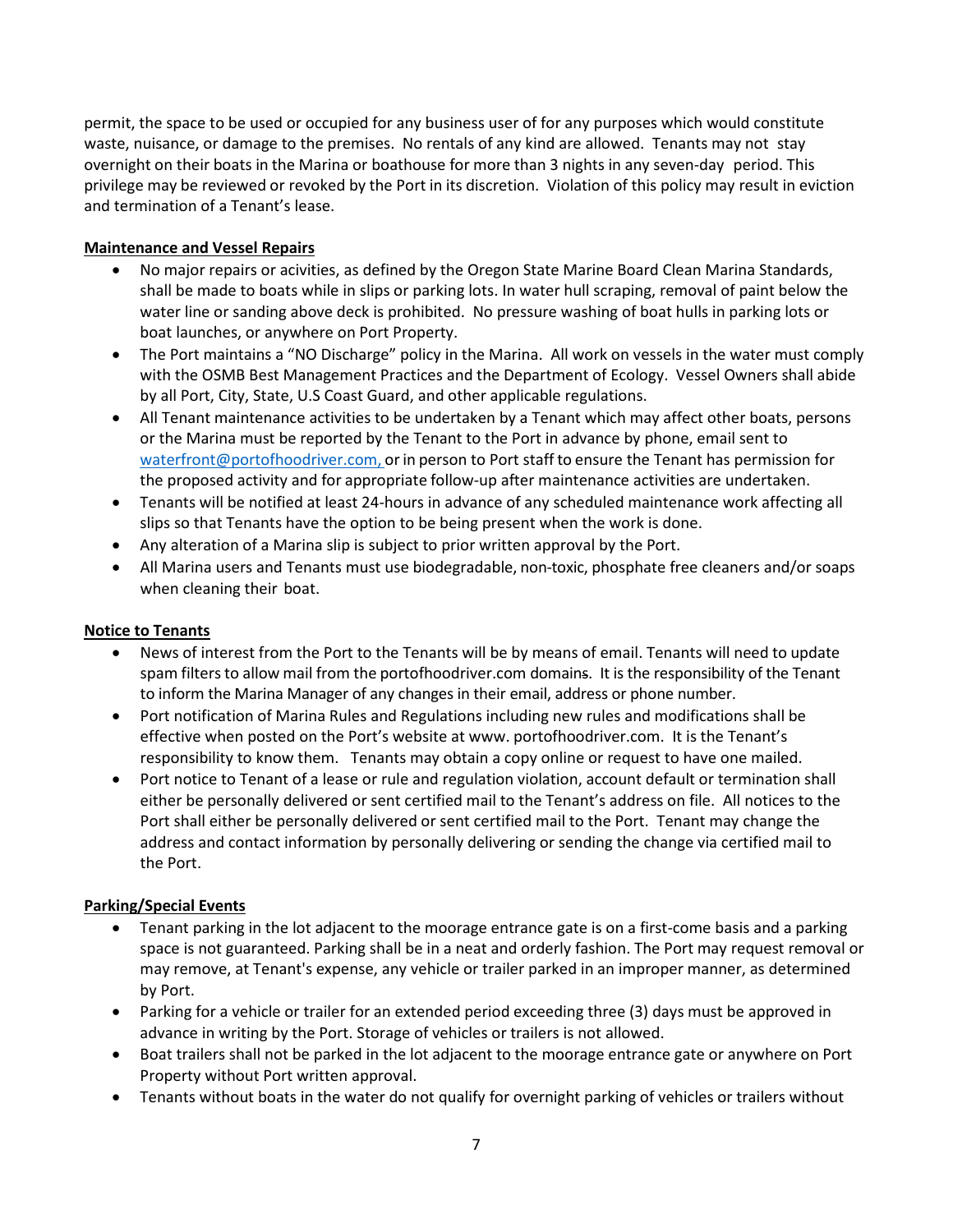permission from Port Marina Manager.

- Overnight camping is prohibited in the parking areas, and on all Port property. Port Ordinance 24 Parking rules apply. No person shall occupy their vehicle between the hours of 11p.m.-6.a.m.
- The Port, in its discretion due to special events in the adjacent park area, may limit access to the Marina parking lot and the hours of operations of the Marina facilities. The Port will attempt to provide notice of use limitations at leastseven (7) days in advance by email and on the Port's website [\(www.portofhoodriver.com\).](http://www.portofhoodriver.com/)
- If the Port posts a sign or signs in the marina area requiring that vehicle parking comply with these regulations or conditions listed on the sign, and a vehicle is parked in violation of sign requirements, the vehicle owner may be cited for violating a Port Ordinance, and if a Tenant is the owner of a vehicle violating posted parking requirements, or if a Tenant allows a guest to park a vehicle violating posted parking requirements, the Port may consider the Tenant to be in breach of the Tenant's Moorage Agreement.

## **Pets**

Dogs MUST always be kept on leashes attached to their person while on Port property, including on the docks. Owners are responsible to pick up after their pets and dispose of the waste in a trash receptacle. Absolutely no waste may go into the water.

## **Proof of Vessel Ownership & Partnerships**

All moorage applicants must provide proof of ownership of the vessel that will occupy their assigned berth. This vessel will become the "vessel of record" for that berth. Failure or inability to provide satisfactory proof of ownership to the Port at any time while vessel is berthed in slip will result in denial of moorage privileges or immediate termination. Original documents showing the proper individual(s) as owner(s), including but not limited to the following, will be required to establish proof of ownership:

- 1. Current Certificate of Title or financing papers.
- 2. Current State registration certificate or U.S. Coast Guard documentation papers. Registration information must be provided to the Port on an annual basis.
- 3. Current Insurance documentation.

The Port does recognize partnerships that are declared *prior* to signing Moorage Rental Agreements. Partners who have ownership in a boat must each provide their name and contact information at the time the agreement is drafted. Partners also must be named on any other Port Agreement, boat title, registration, and insurance coverage prior to occupying the slip.

- One partner must be designated as the "partner of record" and will be considered the primary person responsible for all moorage fees and moorage requirements.
- Moorage Status in the Marina is recognized as the primary responsible partner named in the Moorage Agreement who was the person who signed up on the waitlist for the slip.
- *Partners taken on after the Agreement has been originated will have no rights to the moorage slip or tenancy in the Marina.*

### **Registration**

• All Vessels entering or leasing moorage in the Marina must have a valid identification permanently affixed to the hull and clearly visible from the outside. It is the Tenants responsibility to know and understand the Vessel registration requirements. Failure to display the registration number on the hull may be cause for moorage agreement termination, refusal of moorage or other access to the Marina.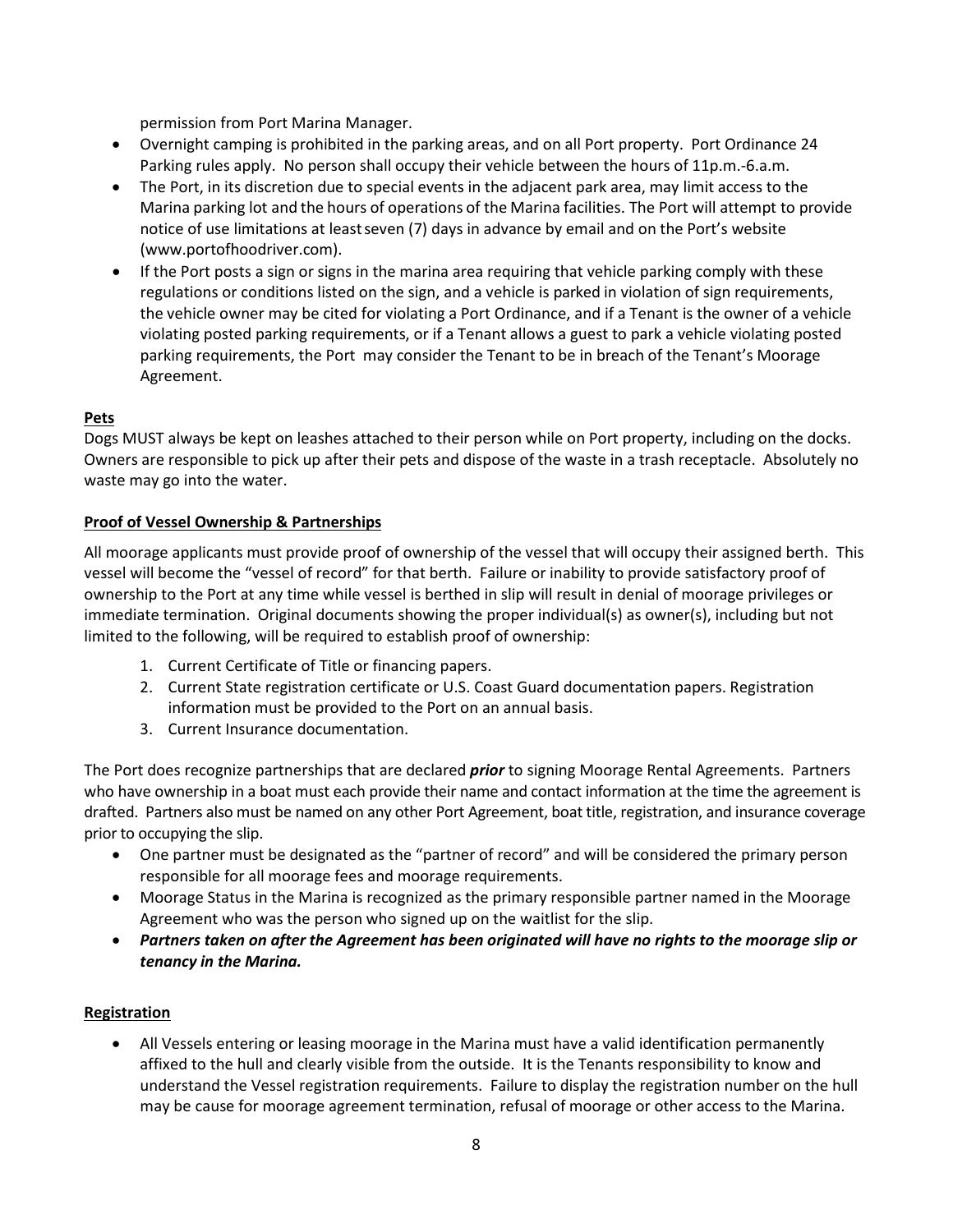State or Coast Guard registered vessels shall display registration numbers and a valid registration decal. Documented vessels shall have the documented name of the vessel and a valid registration decal displayed on the hull.

- A current copy of boat registration or Coast Guard Documentation will be presented to Port at the beginning of a moorage lease, and annually thereafter. Failure to provide these copies or failure to keep registration current shall be construed a default and breach of these rules and be grounds for the Port to terminate a Tenant's lease.
- Any Tenant who attempts to retain their assigned slip using a boat that is not registered in the Tenant's name will immediately lose their right to occupy the leased slip and the moorage agreement will be terminated.

# **Safety/Security**

• **No swimming**, diving, fishing, or fish cleaning will be permitted in the Marina. The Marina is an area where electrical shock hazards can occur. It is the Tenant's responsibility to ensure electrical safety is maintained on and around their vessel. Electrical shock, potentially leading to death, can occur in the water up to 50 ft. away from any dock**. FOR YOUR SAFETY PLEASE DO NOT SWIM IN THE MARINA.** For more information on Electrical Shock Drowning go to:

<https://www.boatus.com/seaworthy/assets/pdf/electric-shock-drowning-explained.pdf>

- Use of wheeled vehicles such as motorcycles, bicycles, scooters, skateboards or roller skates on moorage walkways or ramps is prohibited.
- Tenants shall accompany children under 16 years and guests at all times.
- The conduct of a Tenant's guest's while in the Marina is the full responsibility of a host Tenant. A host Tenant shall meet all Tenant's guests at the Marina locked gate to let them in and shall accompany their guests at all times while in the Marina.
- Disorderly conduct by Tenants and/or guests is cause for immediate termination of the Moorage Agreement and removal of the Tenant's boat from the Marina. This includes offensive language and loud and rude behavior to others. The Port shall have sole discretion to determine whether conduct is considered disorderly. Please do your part to maintain a family atmosphere at the Marina.
- Boats in the Marina shall be operated according to the Rules of the Road and the Navigation Laws of the United States.
- All boats shall be tied up in berths or at moorings according to good maritime practice. Boats shall be tethered only to the cleats for their assigned slip, and be securely moored with adequate bow, stern and spring lines. No lines shall cross walkways.
- Boats must be tied so that no part of the boat or its attachments extends over the walkway. Bowsprits hanging over the dock float are prohibited.
- All mooring lines must be in good condition and not have any visible fraying.
- The Marina is a NO WAKE ZONE. Boats within the Marina must be operated at a speed less than that which will create a wake.

# **Sale of Vessel or Change of Vessel**

- The assigned slip is for the use of the lessee/Moorage Tenant. In the event the Tenant sells the vessel of record, he/she must either terminate their lease, or purchase another boat within 6 months of the sale and provide proof of ownership to the Port office. The tenant is responsible for providing information on any change of vessel in the assigned slip whether permanent or temporary. Failure to do so is cause for termination of tenant's lease agreement.
- Moorage is non-transferable. The assigned slip is only for the use of the Tenant who is assigned the slip.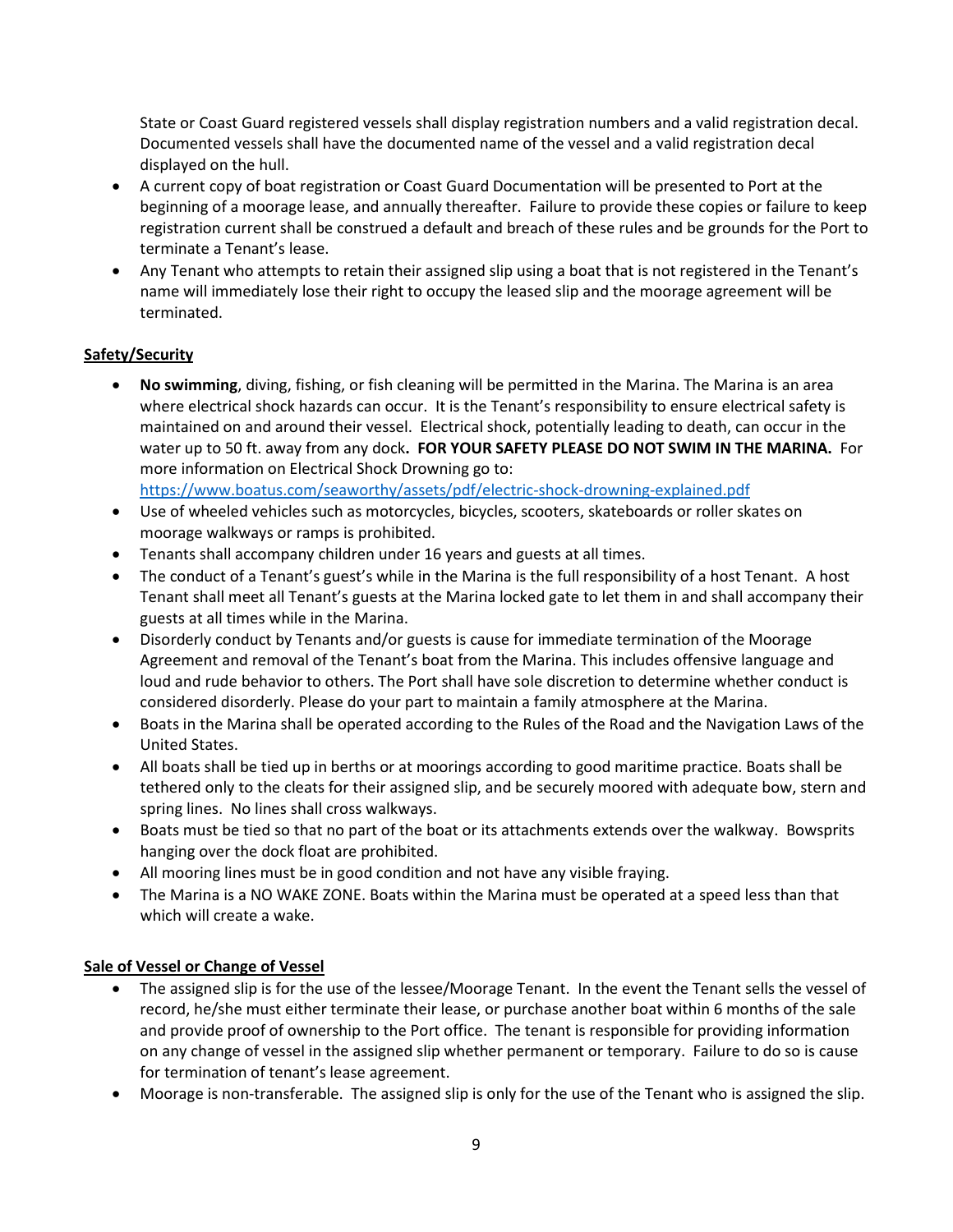If a vessel in the Marina is sold and the new owner would like to continue to keep the vessel in the Marina, the new owner must submit an application for moorage, and be placed on the appropriate waitlist, like any other person seeking moorage at the marina.

- If a tenant sells their vessel and their account is in good standing and tenant has met all terms of their lease agreement and the Rules & Regulations, the tenant may sublease their slip to the new owner for up to 6 months. Sublease must go through the Port and meet all of the terms for subleasing.
- A purchaser of a moorage user's vessel does not acquire the moorage user's assigned moorage slip or any other space in the Marina.
- If the Tenant sells their boat and gives notice to the Marina Manager that they are giving up their slip, the purchasing party may rent the slip as a sublease from the Port for a maximum of 6 months from the date of purchase, subject to prior approval from the Marina Manager. Proof of insurance, bill of sale and copy of registration application is required.
- A Tenant selling their boat does not have authority to transfer their interest in their moorage slip or key cards or to transfer their obligation to pay annual payments to a new boat owner.
- A Tenant may replace their vessel with another so long as it is compatible with their assigned slip, and updated registration, title and insurance information is provided to the Marina Manager prior to placement of the vessel in marina.
- If a Tenant chooses to give up their slip, once vacated, the slip will be offered to the next eligible betterment or waitlist participant in the manner defined in this document. Every effort will be made to rent the slip, and when a new rental agreement has been signed a pro-rated refund will be issued to the owner for any overpaid amount.

## **Sanitation**

All vessels which moor in the Marina must be compliant with all Regulations established by the U.S. Coast Guard or other Federal or State Regulatory Agencies regarding marine sanitation devices and waste discharge. The discharge of treated or untreated sewage or blackwater is not permitted in the marina or any waters of the United States. FREE self-service pump-out facilities and port-a-potty discharge stations are located at the Marina fuel dock. All Marina users, including boat houses, shall use these facilities for the disposal of raw sewage.

### **Seaworthiness**

Vessels moored in the Marina must, at all times, be operable and maintained in a safe seaworthy condition and not constitute a fire hazard or present a risk of sinking. Vessel hull, keel, decking, cabin and mast must be structurally sound and free from dry rot or other similar defects or deficiencies. If a vessel does not comply with these conditions, the vessel owner must immediately remove it from the Marina for repair. The Marina Manager may ask a Tenant to demonstrate the seaworthiness of their vessel at any time.

- A vessel that in the opinion of the Marina Manager is hazardous to Marina property or facilities, other vessels or persons may be denied permission to remain on Marina premises.
- Any vessel which is poorly maintained, badly deteriorated or may damage persons or property may be required by the Port to be removed from the Marina at the owner's expense upon receipt of written request from the Port. At least thirty (30) day's advance written notice must be given to the vessel's owner to effect repairs except in cases where the Port believes there is an imminent threat or emergency. If a vessel owner who has been requested to remove a vessel from the Marina by the Port is unavailable or available but refuses to act upon such request, the Port shall have the right to cause removal of the vessel from the Marina at the owner's expense, and to terminate the moorage lease.
- Port and its agents and employees shall at all times have immediate access to each Tenant's boat while moored at the Marina in case of emergency: including fighting fires, remedying or preventing any casualty or potential hazard to the boat or the Marina, such as sinking.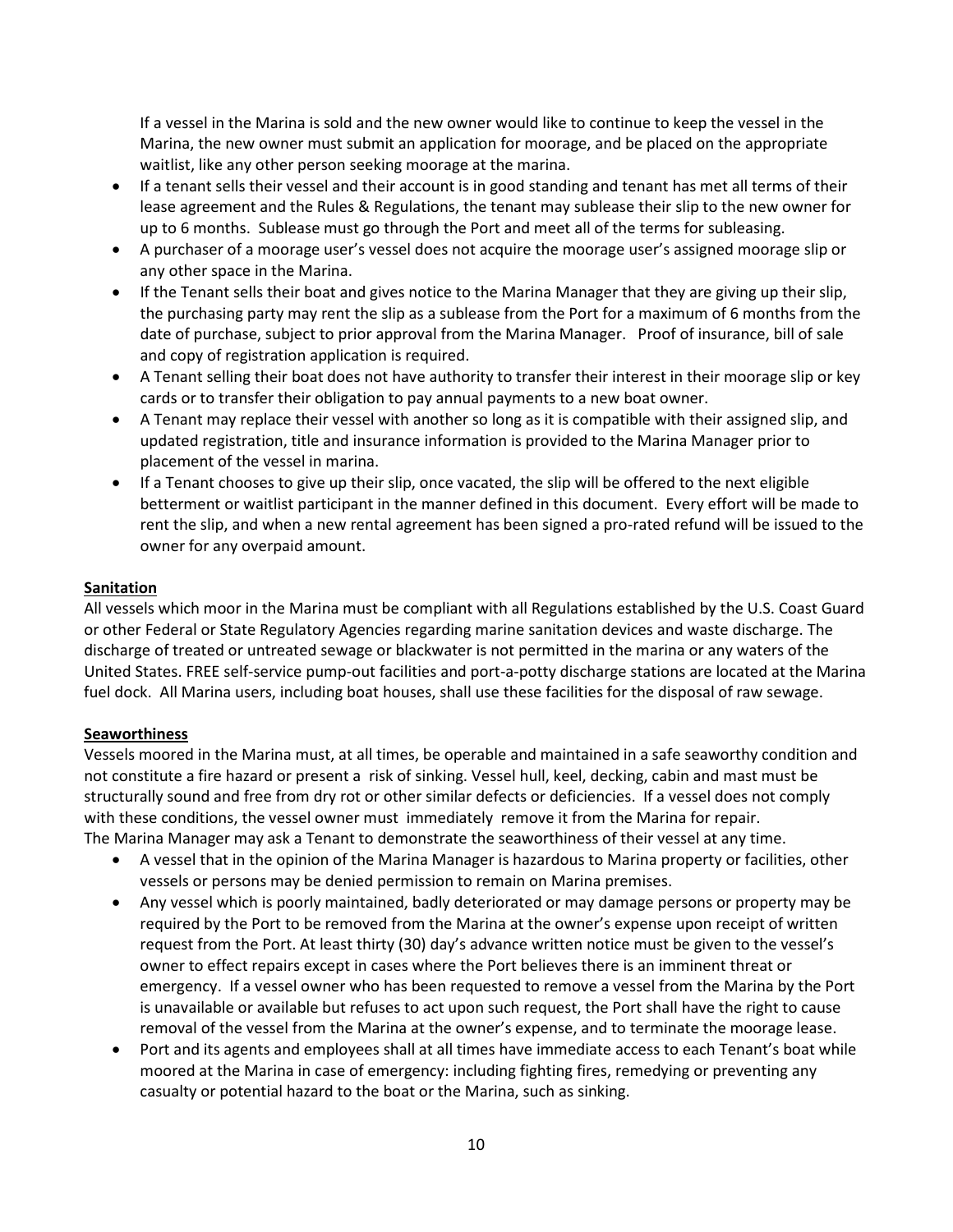- In an emergency situation, contact will be made with the primary Tenant on file. If the Tenant cannot be reached, the person they have designated as their emergency contact person will be called. If it is necessary for Port staff or agents to board a boat, Port and its agents and employees will not be responsible for any damage to the boat. The Port may charge Tenant costs of any Port staff time or contractor time and materials for stabilizing the boat.
- In non-emergency situations, it may be necessary for the Port to board a boat, primarily for purposes of Inspection. In such situations, the Port will contact the primary contact 24 hours in advance and board the boat with permission of the Tenant or accompanied by the Tenant.
- Tenant shall be responsible for any and all damage to the Marina, including a slip, caused by Tenant's boat or activities. Any boat that sinks in the Marina may require professional salvage at the Tenant's expense, as determined by the Port. If the Port believes a vessel is not being promptly and properly removed from the marina by a Tenant the Port may incur salvage expenses to remove the vessel, in which case Tenant will promptly reimburse the Port for those salvage expenses and any related expenses.

### **Shell Dock**

The Port's six shell dock storage spaces located on Dock C are rented on an annual basis from August 1 through July 31. Annual rent is due on August 1. Rules and Regulations specific to shell dock storage are outlined in the Shell Dock Annual Rental Agreement.

### **Storage on Piers or Dock Fingers**

- All users of the Marina or its facilities for moorage or otherwise, shall keep their vessel, boathouse and pier or dock fingers in the vicinity of their vessel, neat, clean, orderly at all times. Tenant slip areas must be maneuverable for the Tenant's vessel and other vessels. Storage of anything by a Tenant on piers or dock fingers is prohibited except in approved dock boxes, chests, or steps.
- Main walkways and slip finger walkways shall be kept obstacle-free of boat supplies, accessories or debris by Tenants and Marina users. Tenant water hoses and electrical cords shall be neatly coiled when not in use. Tenants must remove anything of theirs from the Marina that does not fit onto their boat, dock box or chest.
- Each Tenant must obtain permission from the Port prior to placement of chests, dock boxes, steps, ramps or similar structures in the Marina. All chests and dock boxes must fit within the original triangle space at each slip, must not overhang or be placed in walkways, and must not exceed a height of 36 inches.
- Tenant storage of any potentially hazardous items or materials, batteries, oily rags, open paints, or other flammable or explosive materials are not allowed in dock boxes or chests and shall be immediately removed from Marina slips and the Marina area by Tenants.

### **Subleasing**

- The Port reserves the right to allow or suspend subleasing privileges at any time.
- Marina Wait list applicants shall have first consideration if a sublease becomes available.
- In order to sublease a slip annual tenant's account must have been in good standing for the previous 12 months and tenant must have met all terms of the Rules and Regulations and their Lease Agreement, including the utilization requirement of having their vessel in their slip for at least 3 months out of the previous 12-month period, with the exception of long term voyages or leave of absence granted by the Executive Director.
- Tenant may sublease their slip to another boat owner for a maximum sublease term of 6 continuous months during a calendar year. A sublease of less than 30 days will not be permitted. Any agreement by a Tenant to sublease a slip without prior Port approval is a violation of the Tenant's lease and may result in lease termination.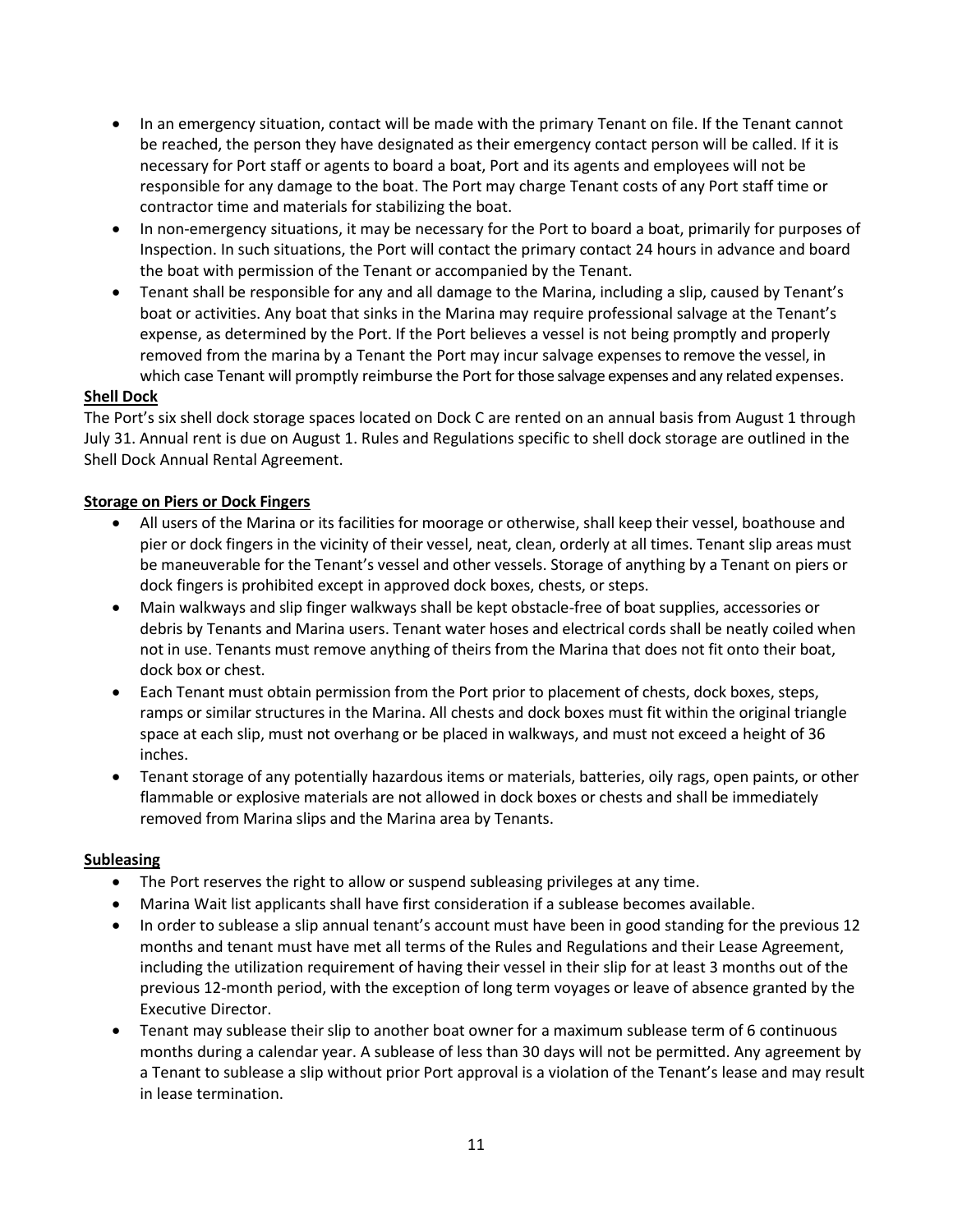- Sub Lessees must provide their boat title, proof of insurance, current registration and State ID to the Port prior to a sublease taking effect. Vessel must be seaworthy.
- An annual Tenant who applies for and receives Port permission to sublet a slip is responsible to promptly pay the Port all Marina fees and costs associated with the Tenant's slip when due and to assure their subtenant's compliance with all Marina Rules and Regulations during the sub-tenancy. All Port Marina bills will be sent to the Tenant. Notwithstanding a sub-tenancy, a Tenant is fully responsible to pay all charges that accrue on his/her account while subleasing and for collecting such charges from their sub lessee.
- A Tenant is responsible for the removal of their sub lessee's boat from the Tenant's slip at the expiration of the sublease. A Tenant's violation of this requirement is grounds for termination of the Tenant's lease.
- Monthly Payment of a moorage fee and Marina charges by a subtenant to a Tenant cannot exceed 1/12 the annual moorage fee and Marina charges payable by the Tenant. All sublease payments shall be between a Tenant and their subtenant.
- Sub lessee must abide by Marina Rules and Regulations at all times. Violations will result in immediate termination of the sublease.
- A Tenant is responsible to provide Marina gate cards to their subtenant.
- A subtenant's vessel shall not occupy a Tenant slip until ALL required information and payment of a \$100 administrative fee has been provided to the Port by the Tenant, the subtenant has met with the Marina Manager to review Marina rules & regulations, and the sublease has been approved by the Port. Any proposed change in a sublease must be approved by the Port. If a sublease change is approved, the Tenant is responsible to pay the Port a \$35 fee for each change.
- Sublease Application available by contacting Marina Manage[r waterfront@portofhoodriver.com](mailto:waterfront@portofhoodriver.com)

# **Termination**

- A Tenant who wishes to voluntarily terminate their moorage tenancy before the end of the term must notify the Port in writing not less than 60 days prior to the Tenant's proposed termination date. After a termination request is received the Port shall attempt to re-lease the slip for the remainder of the Tenant's term to someone else. The Tenant will be responsible to pay all amounts owed, including moorage lease payments, any special assessment or debt, and any unpaid annual electric or water/garbage charge for three full calendar months following the month in which notification is received by the Port.
- If within the three month period after the Tenant's notice is received by the Port another boat owner executes a lease for the Tenant's slip and signs and provides lease documents satisfactory to the Port, the Tenant's lease shall be terminated and the Tenant shall receive a prorated refund of prepaid moorage and costs paid to the Port after the date a new tenant executes a moorage lease If no new tenant signs a lease within the three month period the Tenant will remain responsible to pay accruing rent and Marina charges until the slip has been leased to another tenant or until the end of the Tenant's lease term, whichever occurs first.
- If the moorage agreement is terminated because the Tenant is in default the Tenant will receive written notification via Certified Letter US Postal service mail sent to the address stated in the Moorage Agreement.

### **Unauthorized Moorage**

- Tenants who utilize moorage for berthing boats, dinghies or accessory watercrafts that is not leased by the tenant, will result in denial of moorage privileges and/or moorage lease agreement termination.
- No person shall moor a boat adjacent to a Marina boathouse without prior Port permission. Moorage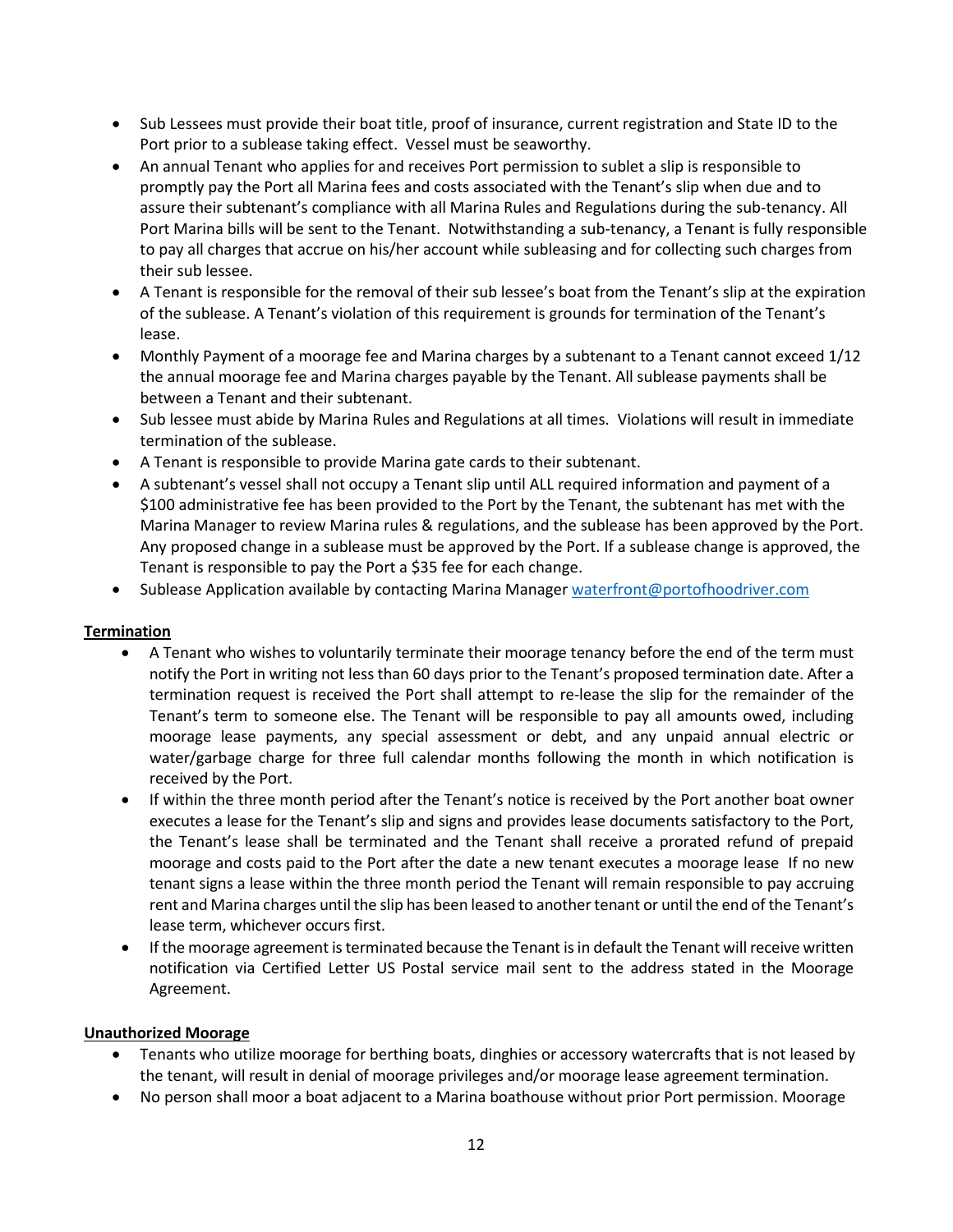for an extra boat may be authorized by the Port in advance of moorage in the Port's discretion.

- If a boat, boathouse or floatplane is moored in the Marina without Port permission or the owner has refused or failed to sign a moorage rental agreement acceptable to the Port, the boat, boathouse or floatplane shall be subject to immediate eviction. The owner shall be responsible to comply with all Marina rules and regulations during occupancy, be liable for moorage rental charges based on the monthly moorage rate and may, in the Port's discretion, be charged fees a Marina moorage tenant would be responsible to pay and be required to pay for any damages caused to the Marina.
- A boat, boathouse or floatplane and its tackle, apparel, fixtures, equipment and furnishings may be retained by the Port at the Marina or elsewhere until the owner pays all charges then owing and all charges which thereafter accrue and until all violations of Port moorage rules and regulations are complied with. These remedies are in addition to and shall not be deemed in lieu of any other rights which the Port may have by virtue of federal and State laws, and local ordinances, including any Port Ordinance.

# **Utilization**

Slip must be utilized by Tenant with the vessel of record for at least 3 months out of a 12-month period with the exception of a leave of absence granted by the Executive Director. A leave of absence for up to one year may be granted when:

- There is a defined time period for the leave; and
- The owner's vessel will be located continuously outside of the area or the owner is in a prolonged period of finding, constructing, securing or delivering a new boat to the Marina or special circumstances.
- A tenant who anticipates being gone longer than one year must relinquish their slip and may apply in writing to the Executive Director for extended cruising status. A member granted extended cruising status may be placed at the top of the waitlist for the same size slip on their return.
- Dinghies or vessels under 16' do not qualify for utilization. Tenant must own and moor a state registered vessel 16' and over in slip for a minimum of 3 months in the slip in order to keep the slip.
- Failure to meet requirement may cause lease agreement to not get renewed on January  $1^{st}$  of the upcoming year.

### **Wait List**

- A \$100 administrative fee is charged to be on a Port moorage Wait List. This fee is non-refundable and not applied to moorage. A separate administrative fee shall be paid to be on any separate list. Updated Wait Lists are posted on the Port of Hood River website.
- Port staff will notify Wait List persons of potential slips that are available for lease. A slip will be offered to the top three names on the Wait List concurrently with a deadline of five (5) business days to respond to the offer. A slip will first be offered to the respondent listed in highest of the three people that were contacted, and if they don't accept the offer to the next highest. Persons who receive an offer but do not agree to accept the offer will maintain their current standing on the Wait List.
- Within fifteen (15) days of the acceptance of an offer, the Wait List person who has accepted the offer must enter into a signed lease and make a payment for the prorated moorage.
- Provided however, if the prospective tenant does not own a boat, they will be given thirty (30) days from the date of acceptance to purchase a boat to be placed in the slip or provide proof that a purchase transaction is pending. If the thirty (30) day requirement cannot be met and the prospective Tenant would like to remain on the Wait List, his or her name will be moved to the bottom of the WaitList.
- If a Wait List person is contacted but is non-responsive, they will maintain their current standing on the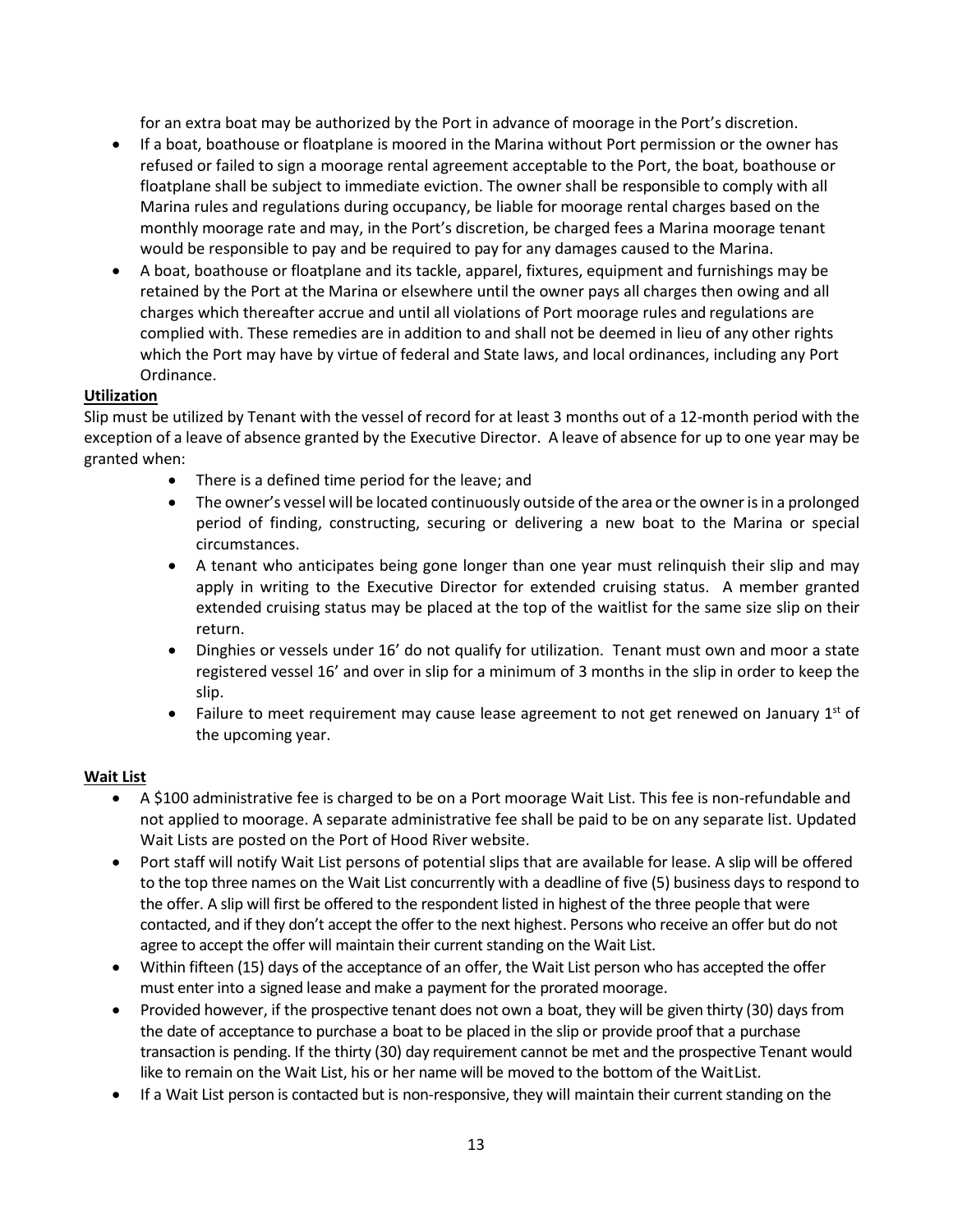Wait List. However, if a second offer is made and the Wait List person is non-responsive or declines the offer, their name will be removed from the Wait List. If the name is removed, and the person wishes to stay on the Wait List, they will be required to pay another \$100 administrative fee for their name to be placed on the Wait List as of the date the application to be on the Wait List is received.

• If a slip becomes available for sublease, the Port will notify Wait List persons unless a Tenant has identified a boater who meets all sublease requirements. Waitlist Application available here: <https://portofhoodriver.com/product/marina-wait-list-entry/>

#### **Waiver**

Waiver of performance of any provision herein or of any other applicable laws, rules or regulations by the Port shall not be a waiver of nor prejudice of the Port's right otherwise to require performance of the same provision or any other provision. Time is of the essence of performance of all Tenant moorage agreement requirements and of performance of the terms and conditions of these Port Marina moorage rules and regulations.

# **Boathouse Policies**

The Port is not responsible for any loss or damage to boathouse or watercraft in the Marina. Each owner will be held responsible for damage which he/she may cause to other boathouses or watercrafts in the Marina or for damage to any Port structure. Any boathouse or watercraft that sinks in the Marina shall be removed by the owner at his/her expense.

#### *Responsibilities of Boathouse Owners: Listed alphabetically*

**Exterior-** A boathouse owner shall maintain his/her boathouse in a safe, neat, and attractive condition, consistent with the Port's regulations, policies, and procedures. Debris, materials, or accessories shall not be stored or otherwise allowed to accumulate outside boathouses, whether on or off the space let to the boathouse lessee. Supplies shall not be stored outside boathouses, whether on or off the space let to the boathouse lessee.

**Fire Prevention-** Boat Houses shall comply with general Uniform Fire Code and fire safety compliance. Fire extinguishers are required and should be placed inside and outside of boat house. It is the responsibility of the tenant to purchased and maintain extinguishers.

**Floatation-** Adequate flotation must be installed and maintained to ensure the stability of Tenant's boathouse and the safety of neighboring boathouses. Other than logs, any Floatation not encapsulated must be replaced and replacement floatation must be properly encapsulated expanded polystyrene foam or extruded polystyrene foam (XPS) material meeting current USACE specifications by November 1, 2022. A minimum of four to six inches of clearance must be maintained between the waterline and the base of the stringers. The objective is to keep the logs as low in the water as possible to prevent rot, while providing enough floatation for winter snow and ice accumulation on the roof and decks.

**Guests-** A Tenant shall be responsible for and assure compliance with the terms of these rules and regulations by Tenant's invitees, guests and family members. Any violation or breach by them is a breach by Tenant. The conduct of a Tenant's guest's while in the Marina is the full responsibility of a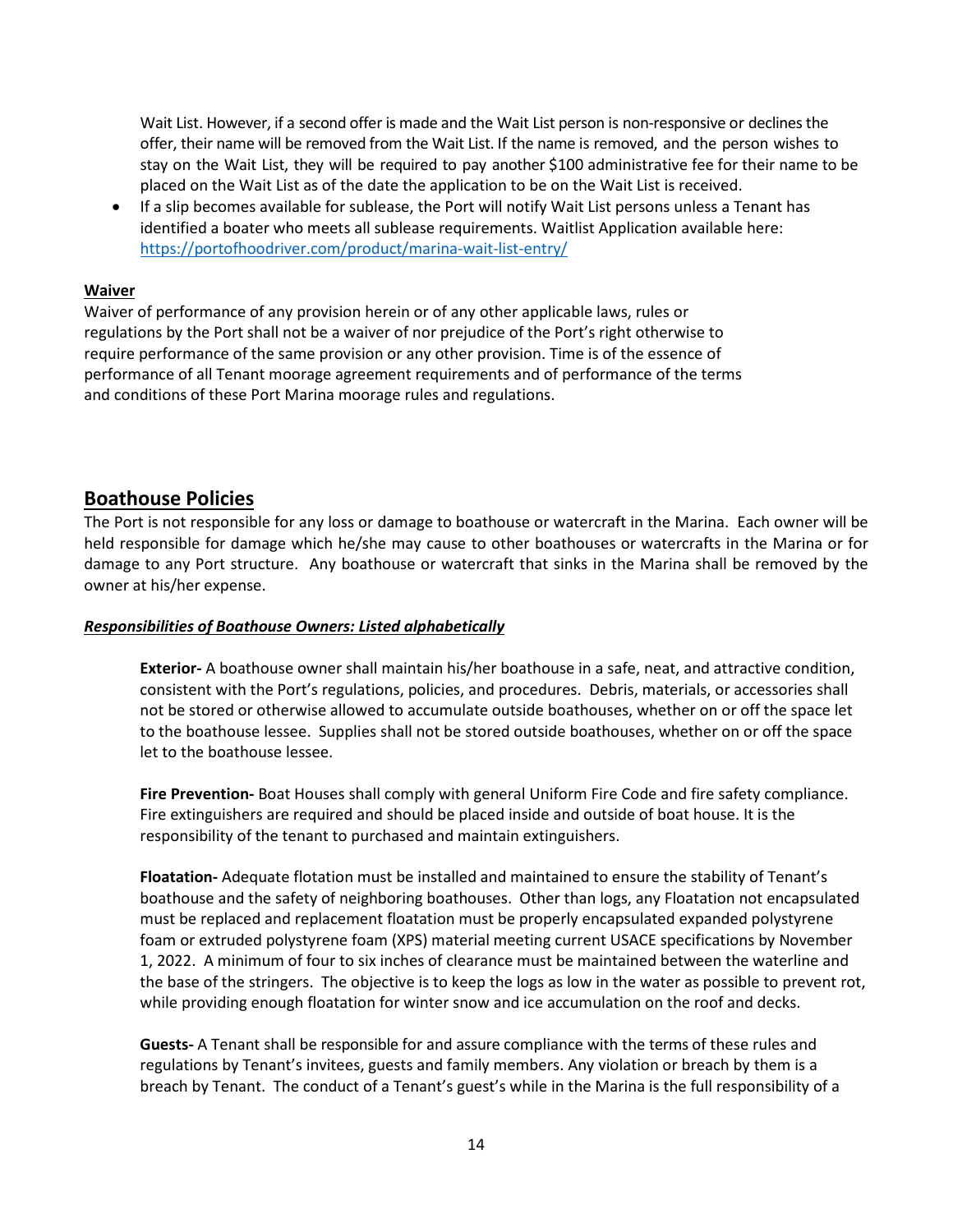host Tenant. A host Tenant shall meet all Tenant's guests at the Marina locked gate to let them in and shall accompany their guests at all times while in the Marina.

**Liveaboards-** There are no liveaboards, subleases, short term rentals or rentals of any kind allowed in boathouses or vessels berthed in boathouses. See "Liveaboard" Policy.

**Mooring Connections-** The boathouse owner is responsible for providing and maintaining chain and connectors on the boathouse for the attachment to the dock. The boathouse must have adequate structural capabilities to accept moorage attachments. Connections shall enough clearance between the Port owned dock and the tenant's boathouse to allow space for maintenance work on the docks and utilities. This space can be left open or provide a hinged, removable cover that will provide the required clearance. All mooring connection and revision to existing systems must have prior Port approval.

**Oregon State Marina Board (OSMB) Clean Marina Requirements-** Boathouse and boat owners must comply with Oregon Clean Marina requirements. There shall be no discharge of gray water, blackwater or sewage from a boathouse.

**Registration-** All Boathouses shall have a state issued identifying number plate displayed in a location that is readily visible from the walkway providing access to the structure.

**Renting or Subleasing-** No renting or subleasing of a boat house is allowed.

**Safety-** A boathouse that in the opinion of Port Staff or the Marina Committee is in danger of sinking, hazardous to Marina property or facilities, other boathouses or persons and determined to be an imminent threat or emergency, may be denied permission to remain on Marina premises and may be required to be removed or repaired to the Port's satisfaction at once.

- Any boathouse which is poorly maintained, badly deteriorated or may damage persons or property may be required by the Port to be removed from the Marina at the owner's expense upon receipt of written request from the Port. At least thirty (60) day's advance written notice must be given to the boathouse's owner to effect repairs, except in cases where the Port believes there is an imminent threat or emergency. If a boathouse owner who has been requested to remove a boathouse from the Marina by the Port is unavailable or available but refuses to act upon such request, the Port shall have the right to cause removal of the boathouse from the Marina at the owner's expense, and to terminate the moorage lease.
- Tenant shall be responsible for any and all damage to the Marina, including a slip, caused by Tenant's boathouse or activities. Any boathouse that sinks in the Marina may require professional salvage at the Tenant's expense, as determined by the Port. If the Port believes a boathouse is not being promptly and properly removed from the marina by a Tenant the Port may incur salvage expenses to remove the boathouse, in which case Tenant will promptly reimburse the Port for those salvage expenses and any related expenses.
- Boathouse owners, upon request, will provide access to their boathouses for the purpose of fire, electric, sanitation and safety inspection.

**Snow Removal-** Removal of snow build-up on boathouses will be the responsibility of the boathouse owner.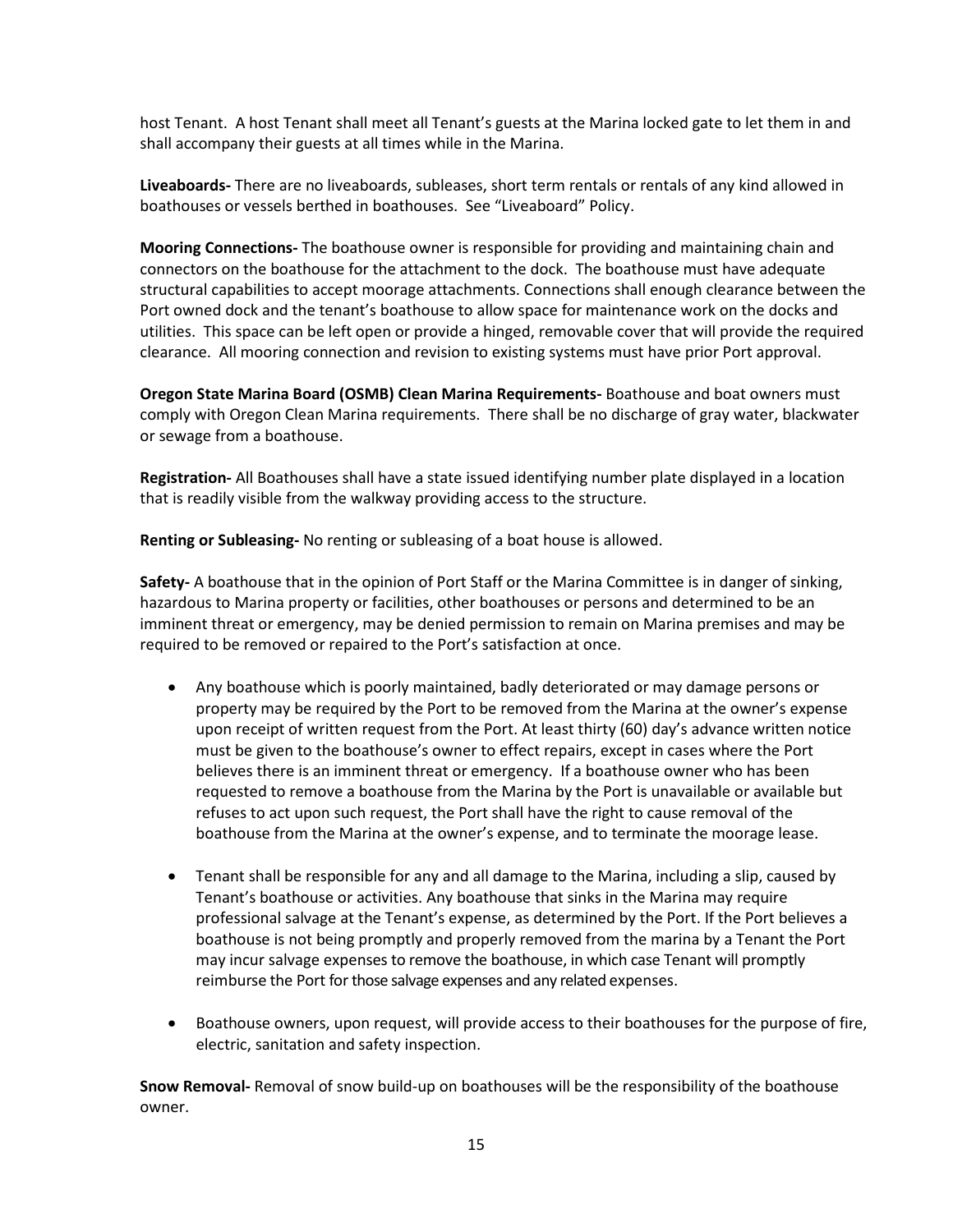**Utilities-** The boathouse owner is responsible for providing and maintaining the electricity, meter base, and wire for the connection to the main power source. Installation and upkeep of the water hose or other connection to the main water line will be the responsibility of the boathouse owner.

### *Responsibilities of the Port:*

**Utilities-** The Port will be responsible for supplying and maintaining the electric meter and the connection to the main power source.

**Mooring Connection-** The Port will be responsible for providing connectors on the float for attaching the boathouse to the dock. Port will execute emergency repairs to boathouse attachment/chains at the expense of the boathouse owner.

## *Rebuilding, Remodeling or Replacement:*

- The Port must approve the rebuilding, exterior remodeling or replacement of private boathouses in advance and in writing. Detailed plans of the proposed construction must be submitted to the Port Marina Manager and Executive Director, for approval by the Commission for construction, placement, design and or improvements. Failure to acquire prior authorization to rebuild or remodel may result in work stoppage and possible eviction.
- All construction involving boathouses shall conform to applicable codes of the City of Hood River, State of Oregon Floating Buildings, Port of Hood River Rules and Regulations and OSMB Clean Marina guidelines. It is the tenant's responsibility to acquire all necessary information.
- Floatation: Boathouses shall be constructed and maintained to provide a flotation system that shall be structurally sound and securely integrated with the framing for the structure. The external surfaces of all flotation devices shall be water resistant and protected from deterioration, or corrosion, and from damage by impact or chafing. The normal freeboard as measured from the waterline to the lowest point on the floor or deck including all dead loads but not live loads, shall not be less than 12 inches. (full specs on Portland Floating Homes .com) Floatation shall meet USACE specifications and shall be fabricated of materials manufactured for marine use. The use of un-encapsulated whitebead foam is strictly prohibited and illegal on Oregon waters. The float and its floatation material shall be 100% warranted for a minimum of 8 years against sinking, becoming waterlogged, cracking, peeling, fragmenting, or losing beads. All floats shall resist puncture and penetration and shall not be subject to damage by animals. Polystyrene floatation material used inside them shall be fire resistant. Floatation must be permanently affixed to the underside of the boathouse.
- Stability-The structure when subject to off-center loading of the live loading, shall not exceed the 4 degrees.
- The use of new or recycled plastic or metal drums or non-compartmentalized air containers for encasement or floats is prohibited.

### *Sale of a Boathouse:*

- A boathouse owner must inform Marina Manager that Boathouse is for sale, and as soon as there is a likely sale or sale pending.
- No boathouse moorage space lease may be sold or assigned without the prior written consent of the Port. A boathouse owner must contact the Marina Manager to obtain current criteria and